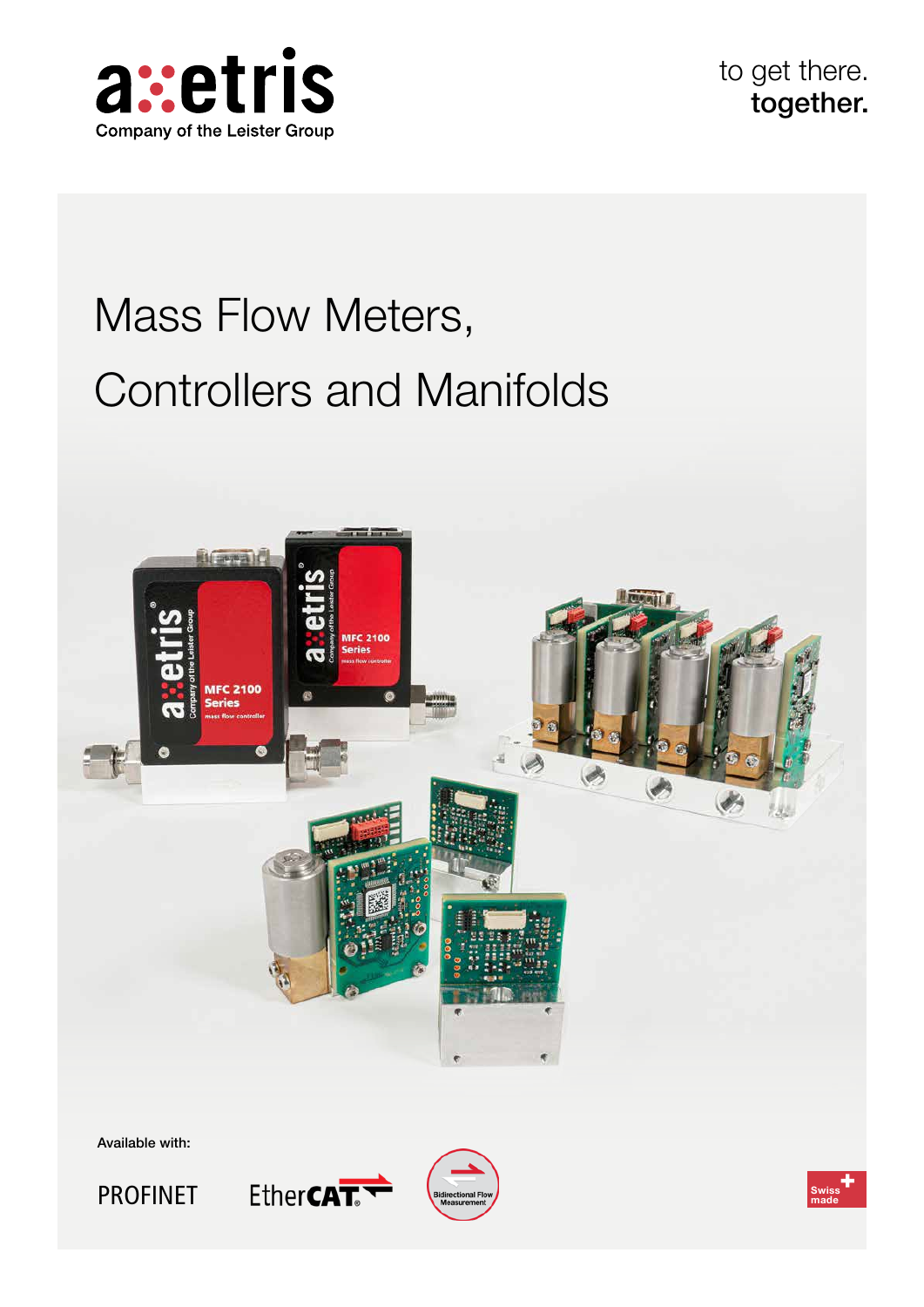

The Axetris thermal mass flow sensor chip is the building block for devices that deliver highest performance in a range of OEM applications.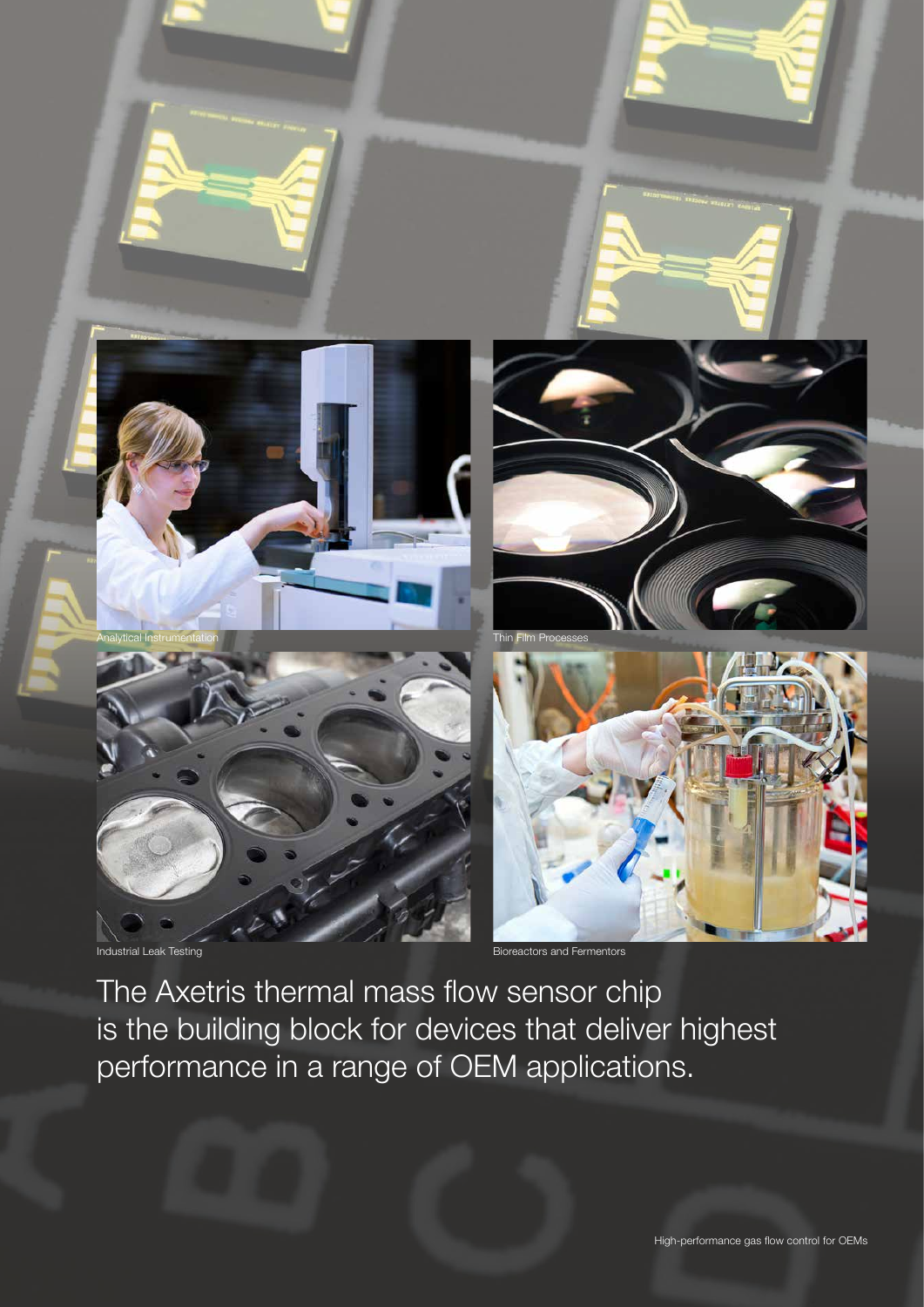#### **Overview**

Axetris offers OEM Mass Flow Meters (MFM), Controllers (MFC) and Manifolds for gases of outstanding value to the customer. The platinum-based MEMS-based thermal mass flow technology guarantees excellent accuracy and repeatability in combination with high speed and an unmatched dynamic range. The advantages of the unique technology, combined with smart software processing and robust packaging, make Axetris Mass Flow Devices an ideal choice for demanding OEM applications.

The Axetris mass flow technology is used by many leading companies in the field of gas chromatography, leak testing, thermal analysis, mass spectroscopy, thin film deposition, plasma engineering and more.

A broad range of standard modules and products are available. These modules provide OEM customers with an easy and seamless integration of the leading thermal mass flow technology into their products.



Wide range of mass flow meters, controllers and manifolds to meet OEM needs.

#### Table of contents

| 4   |
|-----|
| 5   |
| 6/7 |
| 8/9 |
| 10  |
| 11  |
|     |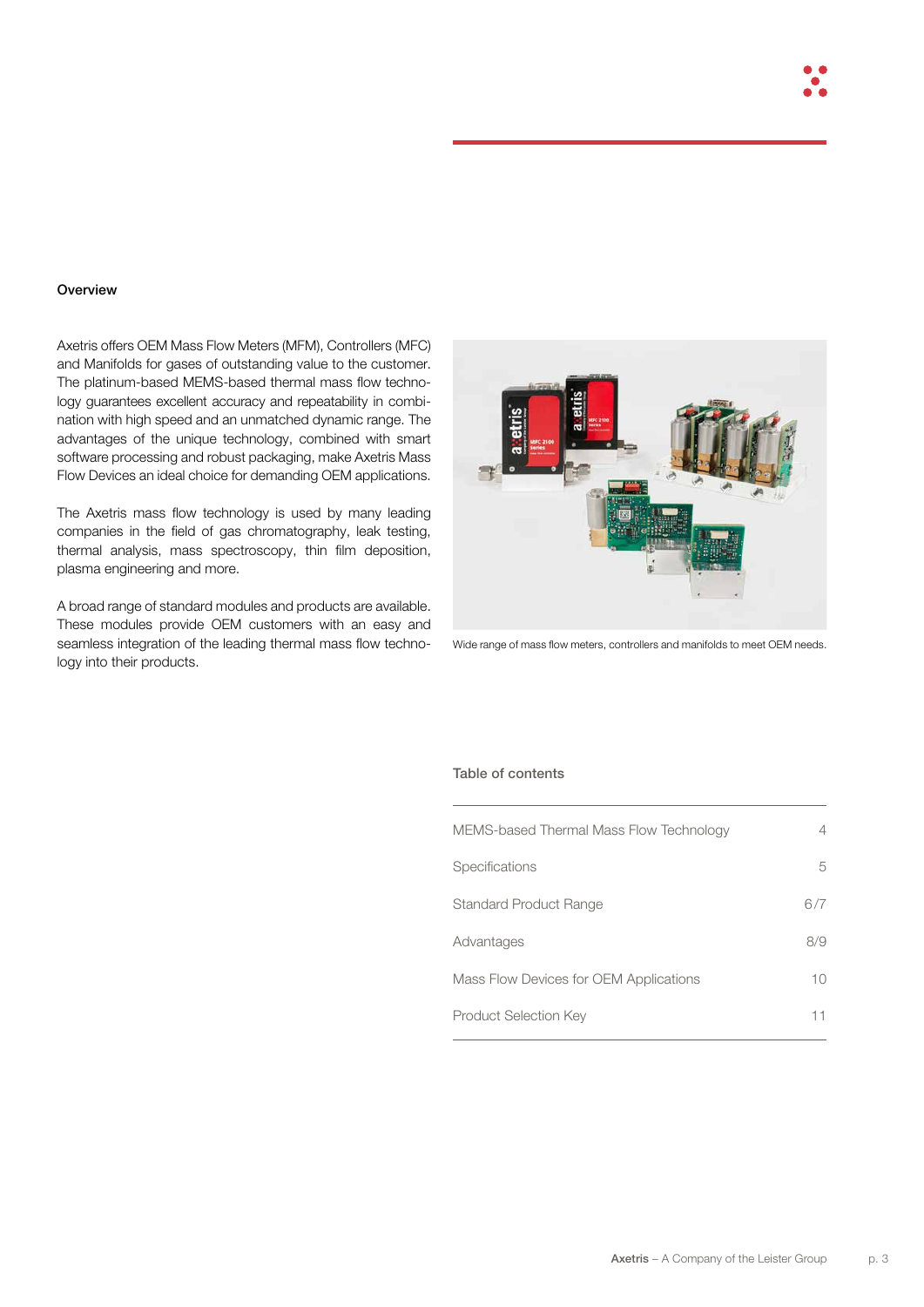## MEMS-based Thermal Mass Flow Technology

#### Complete range

From ultra compact mass flow meters and controllers for gases, to highly integrated, customized manifold units for measuring and controlling multiple gases, the latest Axetris MFM / MFC 2000 product range is suited for a wide range of applications.

#### Best-in-class repeatability and reproducibility

MEMS-based thermal mass flow technology, combined with innovative electronic design, delivers best-in-class repeatability and reproducibility, eliminating the need for re-calibration, while enabling negligible instrument drift and excellent long-term stability.

#### High accuracy and quick reaction time

High accuracy and quick reaction time open new possibilities for the controlling of gases with a speed and precision not possible before. This capability enables: tighter control of process parameters, increased system throughput and reduced carrier gas consumption.

#### Compact size

The compact size of the Axetris mass flow meters and controllers lets you add new functionality while reducing the size and weight.

#### Low flow

The innovative flow channel design allows for precise measurement and control of extremely low flows with unmatched repeatability and stability.

#### Unmatched dynamic range

The unsurpassed high dynamic range of more than 1000:1 enables broad range measurement and control of flow within a single unit.

#### Multi-gas/multi-range capability

Each module can be configured for different flow ranges and/ or different gases, thus reducing the part complexity.

#### Full calibration and intelligent temperature compensation

Each Axetris MFM / MFC 2000 unit is delivered fully-calibrated and temperature compensated. The calibration is NIST traceable.

#### Broad gas and flow range

The MFM / MFC 2000 products are available for a broad range of non-aggressive gases with full scale flow ranges from below 20 sccm to 20000 sccm (standard cubic centimeters per minute). Even higher flow ranges can be reached with an external bypass.

#### Tailor-made for OEM needs

Axetris mass flow products are supplied with the exact configuration required to excel under specific application conditions – with real gas calibrations, and a range of options for reference conditions, digital filter settings, electrical and mechanical interfaces to choose from.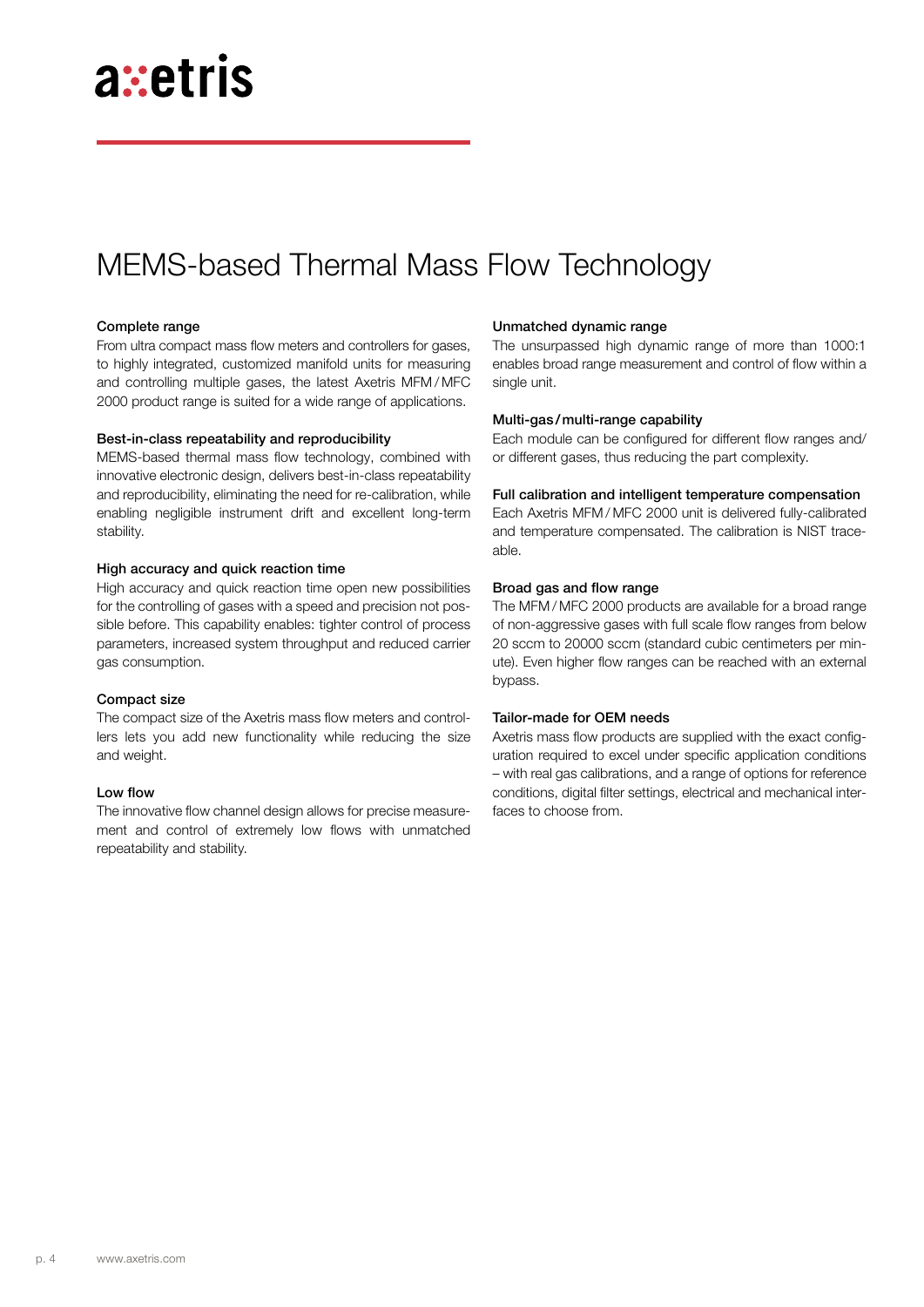## **Specifications**

|                        | <b>Technical Data</b>                   |                                                          | Standard                                                                                                                                                                       |  |  |  |  |  |  |  |  |
|------------------------|-----------------------------------------|----------------------------------------------------------|--------------------------------------------------------------------------------------------------------------------------------------------------------------------------------|--|--|--|--|--|--|--|--|
| Gas                    | Flow range <sup>1)</sup>                |                                                          | $0 - 20,000$ sccm                                                                                                                                                              |  |  |  |  |  |  |  |  |
|                        | Gas Type                                | <b>Standard Gases</b>                                    | $N_2$ , O <sub>2</sub> , Air, Ar, CO <sub>2</sub> , He, H <sub>2</sub><br>up to 8 gas calibration curves on one device                                                         |  |  |  |  |  |  |  |  |
|                        |                                         | <b>Optional Gases</b>                                    | $SF_{\alpha}$ , $C_{A}F_{\alpha}$ , $CF_{A}$ , $CHF_{\alpha}$ , $CH_{A}$ , $C_{\alpha}H_{\alpha}$ , $C_{\alpha}H_{\alpha}$ , N <sub>2</sub> O etc.                             |  |  |  |  |  |  |  |  |
| Calibration conditions | Standard cubic<br>centimeter per minute | sccm                                                     | Reference conditions:<br>$t = 0^{\circ}$ C, P = 1013 mbar absolute<br>Optionally, user-defined standard conditions<br>(uccm) are available on request                          |  |  |  |  |  |  |  |  |
| Performance            | Accuracy <sup>2)</sup>                  | $25^{\circ}$ C                                           | $+/- 0.2 % F.S.$<br>$+/- 1 \%$ O.R.<br>(whichever is greater)                                                                                                                  |  |  |  |  |  |  |  |  |
|                        |                                         | $050^{\circ}$ C                                          | $+/-$ 0.5 % F.S.<br>$+/- 2 % O.R.$<br>(whichever is greater)                                                                                                                   |  |  |  |  |  |  |  |  |
|                        | Repeatability <sup>3)</sup>             | Controller                                               | $+/- 0.015 %$ F.S.<br>$+/- 0.15\%$ O.R.<br>(whichever is greater)                                                                                                              |  |  |  |  |  |  |  |  |
|                        | Response time                           | Sensor                                                   | 4 ms                                                                                                                                                                           |  |  |  |  |  |  |  |  |
|                        | Settling time                           | Controller                                               | 150 ms                                                                                                                                                                         |  |  |  |  |  |  |  |  |
| Operating conditions   | Temperature                             | Operating                                                | 050°C                                                                                                                                                                          |  |  |  |  |  |  |  |  |
|                        | Humidity                                | Non-condensing                                           | $595%$ R.H.                                                                                                                                                                    |  |  |  |  |  |  |  |  |
|                        | Pressure range                          | Operating<br><b>Burst pressure</b>                       | $010$ bar $4$<br>30 bar                                                                                                                                                        |  |  |  |  |  |  |  |  |
|                        | Gas compatibility                       |                                                          | Non-aggressive gases                                                                                                                                                           |  |  |  |  |  |  |  |  |
| Electronic interface   | Digital interface                       | Protocol<br>Input<br>Output<br>Connectors                | RS232 (TTL level), RS232, RS485 HD/FD, PROFINET®,<br>EtherCATSet point, gas and range selection, valve override<br>Flow PID control, temperature<br>D-SUB9, 9SHR, MicroM, RJ45 |  |  |  |  |  |  |  |  |
|                        | Analog input                            | Set point<br>Valve override                              | $05$ V or $420$ mA<br>Force valve to open/close/normal position                                                                                                                |  |  |  |  |  |  |  |  |
|                        | Analog output                           | Flow<br>PID                                              | $05V$ or $420$ mA<br>05V                                                                                                                                                       |  |  |  |  |  |  |  |  |
| Fluid                  | Interface                               | Material<br>Connectors                                   | Aluminium (Stainless Steel versions available on request)<br>Down port/Side port                                                                                               |  |  |  |  |  |  |  |  |
|                        | Available female windings               |                                                          | 9/16-18 SAE, 1/8" ISO, 1/4" NPT, 1/8" NPT, 10-32 UNF                                                                                                                           |  |  |  |  |  |  |  |  |
|                        | Tube fittings                           |                                                          | Standard dimensions available                                                                                                                                                  |  |  |  |  |  |  |  |  |
|                        | Leak tightness                          | Meter                                                    | $1 \times 10^{-9}$ mbar I/s He                                                                                                                                                 |  |  |  |  |  |  |  |  |
| Power                  | Voltage                                 | <b>MFM 202x</b><br><b>MFC 2022</b><br>MFM 21x0, MFC 21x2 | $12V \pm 10\%$<br>$24V \pm 10\%$<br>$24V \pm 10\%$                                                                                                                             |  |  |  |  |  |  |  |  |
| <b>Size</b>            | $L \times W \times H$                   | MFM 2020 - A                                             | $34 \times 16.4 \times 48.5$ mm                                                                                                                                                |  |  |  |  |  |  |  |  |
|                        |                                         | MFC 2022 - A                                             | $50.5 \times 25 \times 48.5$ mm                                                                                                                                                |  |  |  |  |  |  |  |  |
|                        |                                         | MFM 21x0, MFC 21x2                                       | $59.5 \times 28.8 \times 96.6$ mm                                                                                                                                              |  |  |  |  |  |  |  |  |
| Weight                 |                                         | MFM 2020 - A                                             | 34g                                                                                                                                                                            |  |  |  |  |  |  |  |  |
|                        |                                         | MFC 2022 - A                                             | 106g                                                                                                                                                                           |  |  |  |  |  |  |  |  |
|                        |                                         | <b>MFM 21x0</b>                                          | 274g                                                                                                                                                                           |  |  |  |  |  |  |  |  |
|                        |                                         | <b>MFC 2122</b>                                          | 336 g                                                                                                                                                                          |  |  |  |  |  |  |  |  |

Technical data and specifications are subject to change without prior notice.

1. Standard full scales available with nitrogen calibration – for other full scales, please contact Axetris.

2. Typical values only. For detailed specifications for all variants, consult the product datasheet or contact Axetris.

For F.S. > 15,000 sccm, standard accuracy value is +/- 2.5 % O.R.

3. For F.S. > 15,000 sccm, standard repeatability value is +/- 0.2 % O.R.

4. For MFCs the maximum operating pressure depends on the valve type. Contact Axetris for more details.

\* Operating temperature range may vary for certain product variants, please consult the product datasheet or contact Axetris.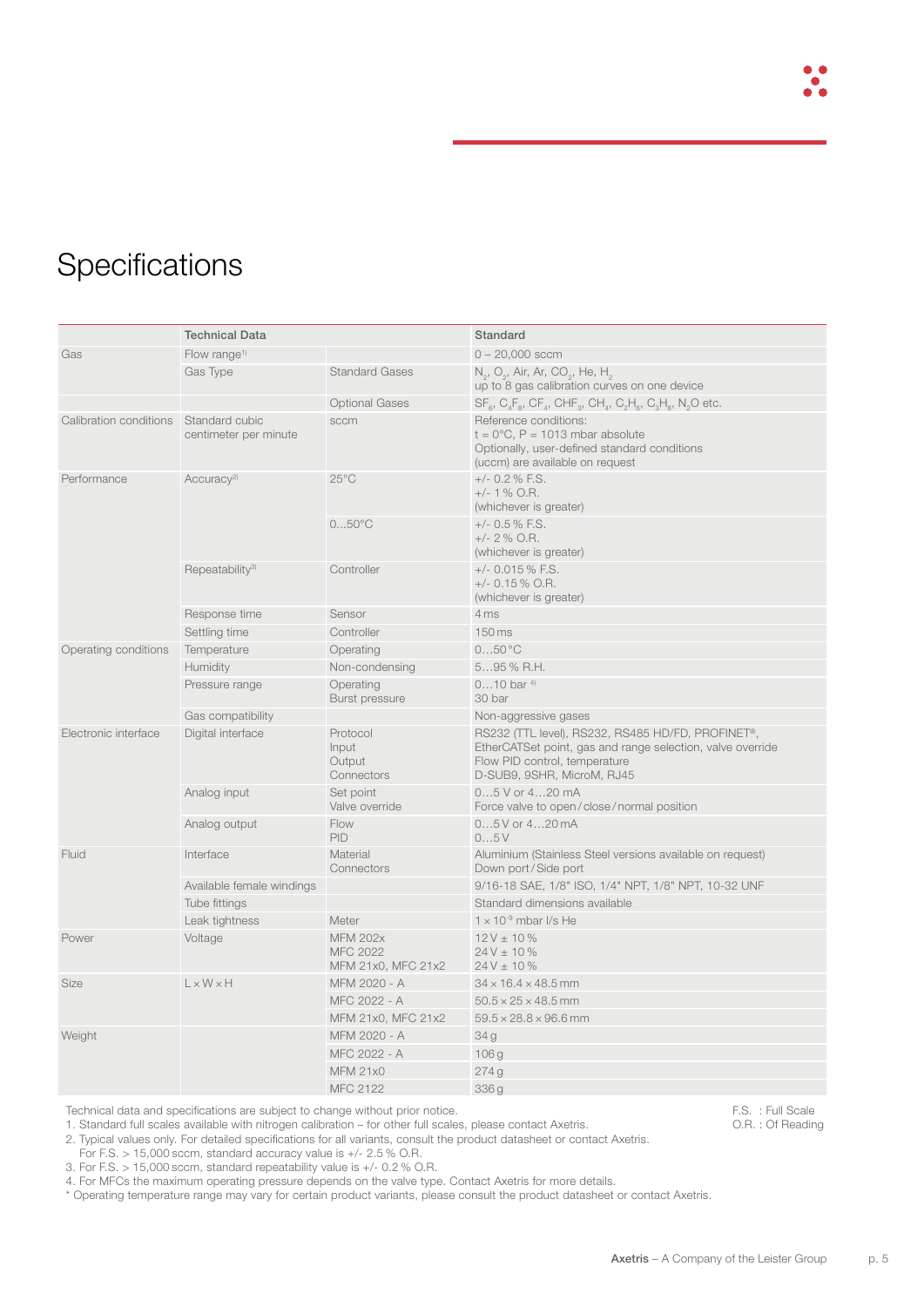## Standard Product Range

|                                                | Type                               | Output    |           |                            |                              |           |           |                                       | Input     |           |           |               |                              |           |                   |           | Supply    |             |
|------------------------------------------------|------------------------------------|-----------|-----------|----------------------------|------------------------------|-----------|-----------|---------------------------------------|-----------|-----------|-----------|---------------|------------------------------|-----------|-------------------|-----------|-----------|-------------|
|                                                |                                    | Flow      |           |                            |                              |           |           | <b>PID</b><br>Temp. Control<br>Signal | Set point |           |           |               |                              |           | Valve<br>override |           | Voltage   |             |
|                                                |                                    | 05V       | $420$ mA  | Digital RS232              | Digital RS485                | PROFINET® | EtherCAT  | Digital                               | 05V       | 05V       | $420$ mA  | Digital RS232 | Digital RS485                | PROFINET® | EtherCAT          | Analog    | Digital   | $\sum$      |
| <b>OEM Meter</b>                               | <b>MFM 2020</b><br><b>MFM 2220</b> | $\bullet$ |           | $\bullet$ TTL<br>$\bullet$ |                              |           |           | $\bullet$                             |           |           |           |               |                              |           |                   |           |           | 12V<br>24 V |
|                                                | MFM 2230                           |           |           |                            |                              |           |           | $\bullet$                             |           |           |           |               |                              |           |                   |           |           | 24 V        |
|                                                | MFM 2240<br>MFM 2250               |           |           |                            | $\bullet$ HD<br>$\bullet$ FD |           |           | $\bullet$                             |           |           |           |               |                              |           |                   |           |           | 24 V        |
|                                                | MFM 2021<br><b>MFM 2221</b>        | $\bullet$ |           | $\bullet$ TTL<br>$\bullet$ |                              |           |           | $\bullet$                             |           | $\bullet$ |           | $\bullet$ TTL |                              |           |                   | $\bullet$ | $\bullet$ | 12V<br>24 V |
| OEM Meter with<br>bidirectional<br>measurement | <b>MFM 2023</b><br><b>MFM 2223</b> | $\bullet$ |           | $\bullet$ TTL<br>$\bullet$ |                              |           |           | $\bullet$                             |           |           |           |               |                              |           |                   |           |           | 12V<br>24 V |
|                                                | MFM 2233                           |           |           |                            |                              |           |           | $\bullet$                             |           |           |           |               |                              |           |                   |           |           | 24 V        |
|                                                | <b>MFM 2243</b><br>MFM 2253        |           |           |                            | $\bullet$ HD<br>$\bullet$ FD |           |           | $\bullet$                             |           |           |           |               |                              |           |                   |           |           | 24 V        |
|                                                | <b>MFM 2120</b>                    | $\bullet$ |           | $\bullet$                  |                              |           |           | $\bullet$                             |           |           |           |               |                              |           |                   |           |           | 24 V        |
| Standalone<br>Meter                            | MFM 2130                           |           | $\bullet$ | $\bullet$                  |                              |           |           | $\bullet$                             |           |           |           |               |                              |           |                   |           |           | 24 V        |
|                                                | MFM 2140<br>MFM 2150               |           |           |                            | $\bullet$ HD<br>$\bullet$ FD |           |           | $\bullet$                             |           |           |           |               |                              |           |                   |           |           | 24 V        |
| <b>OEM Controller</b>                          | <b>MFC 2022</b><br><b>MFC 2222</b> | $\bullet$ |           | $\bullet$ TTL              |                              |           |           | $\bullet$                             |           | $\bullet$ |           | $\bullet$ TTL |                              |           |                   | $\bullet$ | $\bullet$ | 24 V        |
|                                                | MFC 2232                           |           |           |                            |                              |           |           | $\bullet$                             |           |           |           |               |                              |           |                   | $\bullet$ | $\bullet$ | 24 V        |
|                                                | <b>MFC 2242</b><br>MFC 2252        |           |           |                            | $\bullet$ HD<br>$\bullet$ FD |           |           | $\bullet$                             |           |           |           |               | $\bullet$ HD<br>$\bullet$ FD |           |                   | $\bullet$ | $\bullet$ | 24 V        |
| Standalone<br>Controller                       | MFC 2122                           | $\bullet$ |           | $\bullet$                  |                              |           |           | $\bullet$                             |           | ٠         |           |               |                              |           |                   | $\bullet$ | $\bullet$ | 24 V        |
|                                                | MFC 2132                           |           | $\bullet$ | $\bullet$                  |                              |           |           | $\bullet$                             |           |           | $\bullet$ |               |                              |           |                   | $\bullet$ | $\bullet$ | 24 V        |
|                                                | <b>MFC 2142</b><br>MFC 2152        |           |           |                            | $\bullet$ HD<br>$\bullet$ FD |           |           | $\bullet$                             |           |           |           |               | $\bullet$ HD<br>$\bullet$ FD |           |                   | $\bullet$ | $\bullet$ | 24 V        |
|                                                | MFC 2162                           |           |           |                            |                              | $\bullet$ |           | $\bullet$                             |           |           |           |               |                              | $\bullet$ |                   |           | $\bullet$ | 24 V        |
|                                                | MFC 2172                           |           |           |                            |                              |           | $\bullet$ | $\bullet$                             |           |           |           |               |                              |           | $\bullet$         |           | $\bullet$ | 24 V        |

For a complete list of product variants, contact Axetris.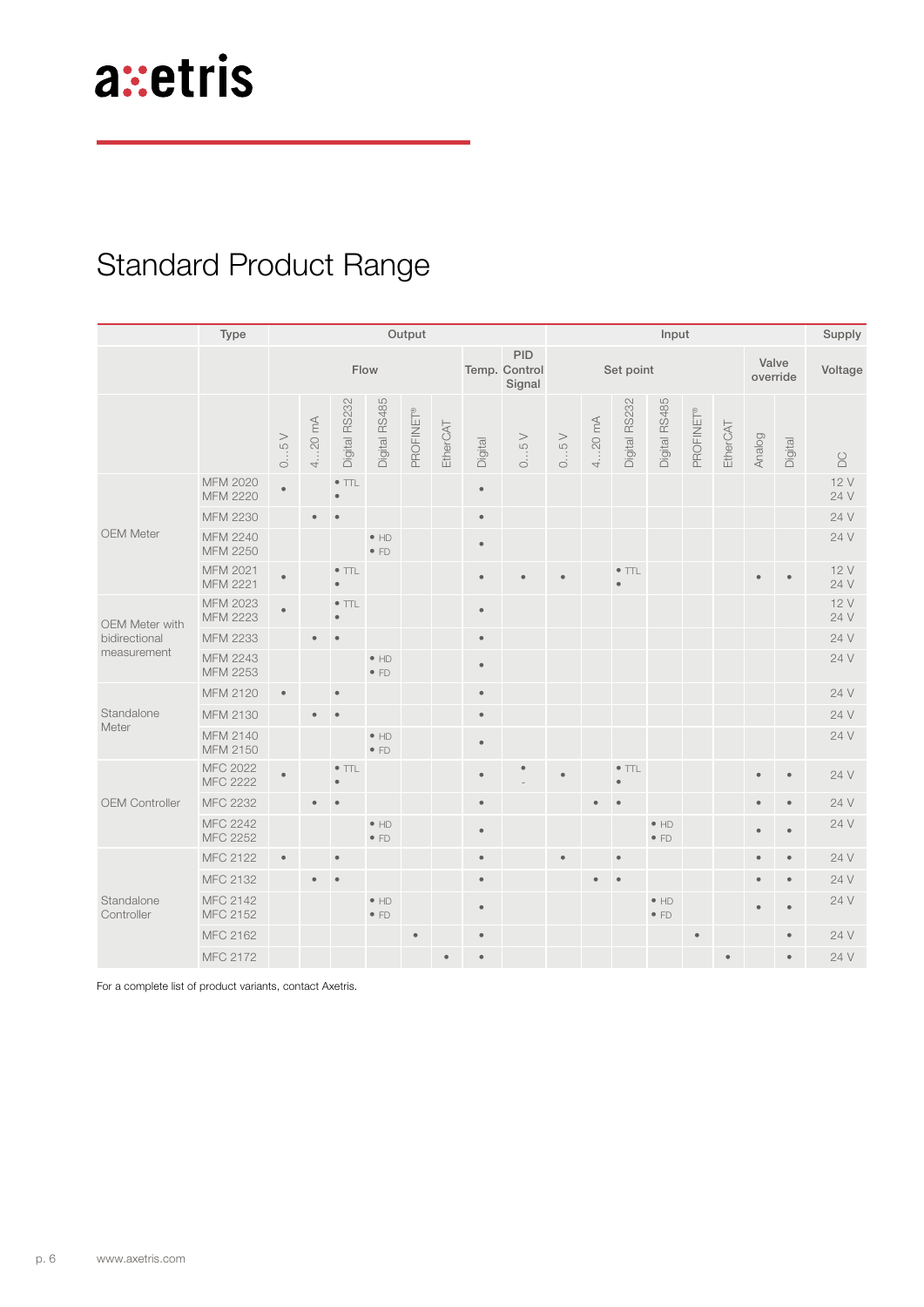

## Mass Flow Meters, Controllers and Manifolds

#### Meters **Manifolds / Systems** Controllers **Controllers** Manifolds / Systems



MFM 2020



MFY 20000 Series







MFC 2100 Series with integrated shut-off valve

Note: Typical pictures are shown only. For the actual design variant and availability contact Axetris.



#### Customized gas manifolds – available as gas mixing or splitting systems

By integrating several mass flow meters, a pressure sensor and controller modules into one common manifold, Axetris can build highly compact, customer-specific systems to precisely meet your needs. In contrast to conventional manifolds using standard mass flow controllers, an integrated manifold can be built in a more compact and cost-effective way.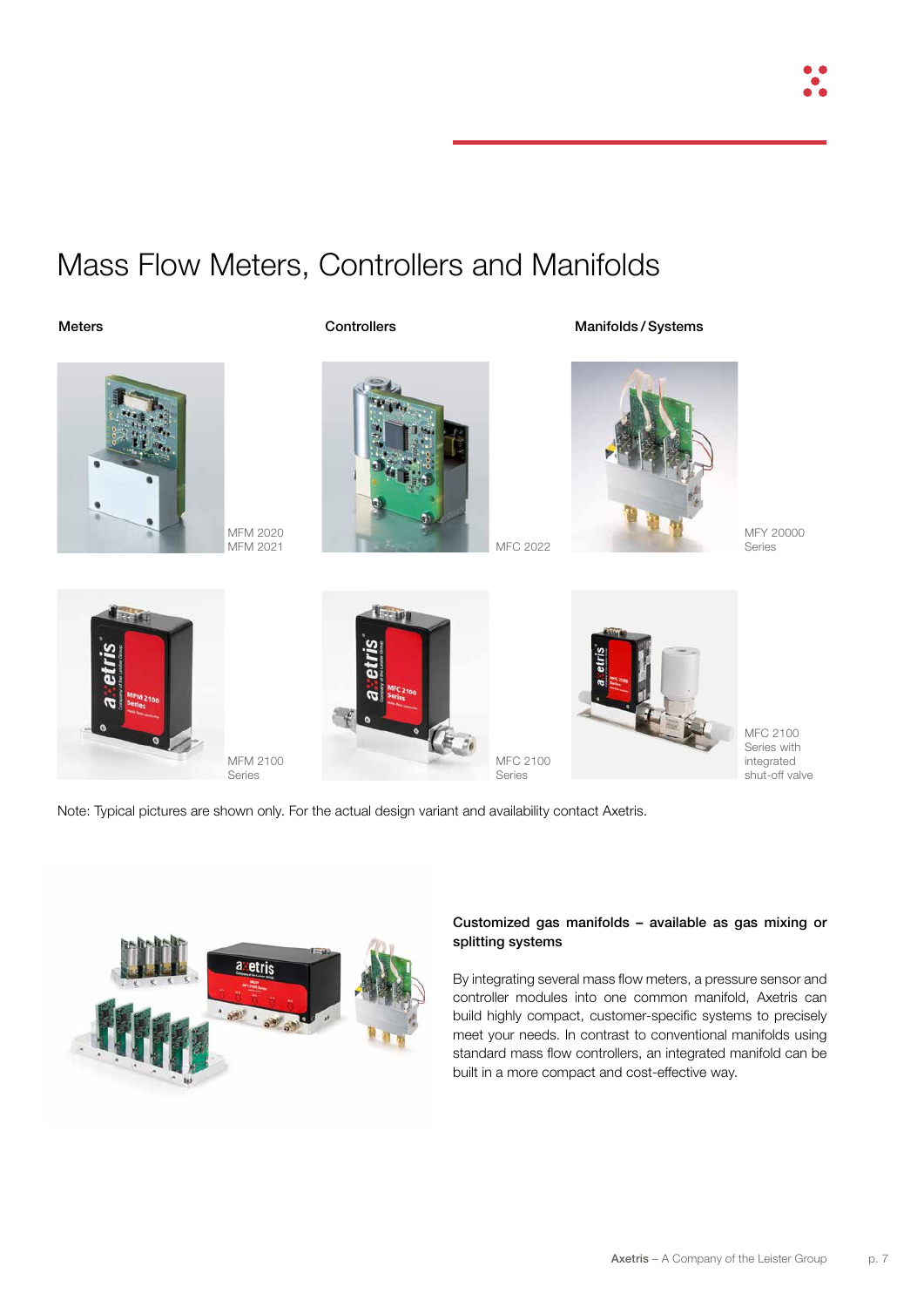### Advantages

#### • MEMS technology

→ Benefit from state-of-the-art thermal mass flow technology The entire MFM/MFC product range, based on Axetris' proprietary mass flow sensor chip, is designed and manufactured in our class 100 cleanroom facilities in Switzerland.

#### • Excellent accuracy and repeatability

#### → Achieve highest system performance

The platinum-based MEMS thermal mass flow technology guarantees industry-leading accuracy, long-term stability and repeatability.



Excellent repeatability down to sub-sccm flows translates to highest instrument performance (Graph: Repeatability Test according to SEMI E56-0309)

#### **Modularity**

#### → *Tailor-made to suit OEM needs*

From OEM mass flow meters and controllers up to complex gas handling systems, the modular concept of Axetris products ensures that you receive the product functionality you need.

#### • Miniature size

- → One of the smallest footprints in the industry
- The perfect match for compact designs.



#### • Design support

#### → *Together*

With a team of experienced fluid dynamics engineers, state-ofthe-art simulation tools and an advanced test and measurement laboratory, the Axetris team stands by your side with technology, product and integration support.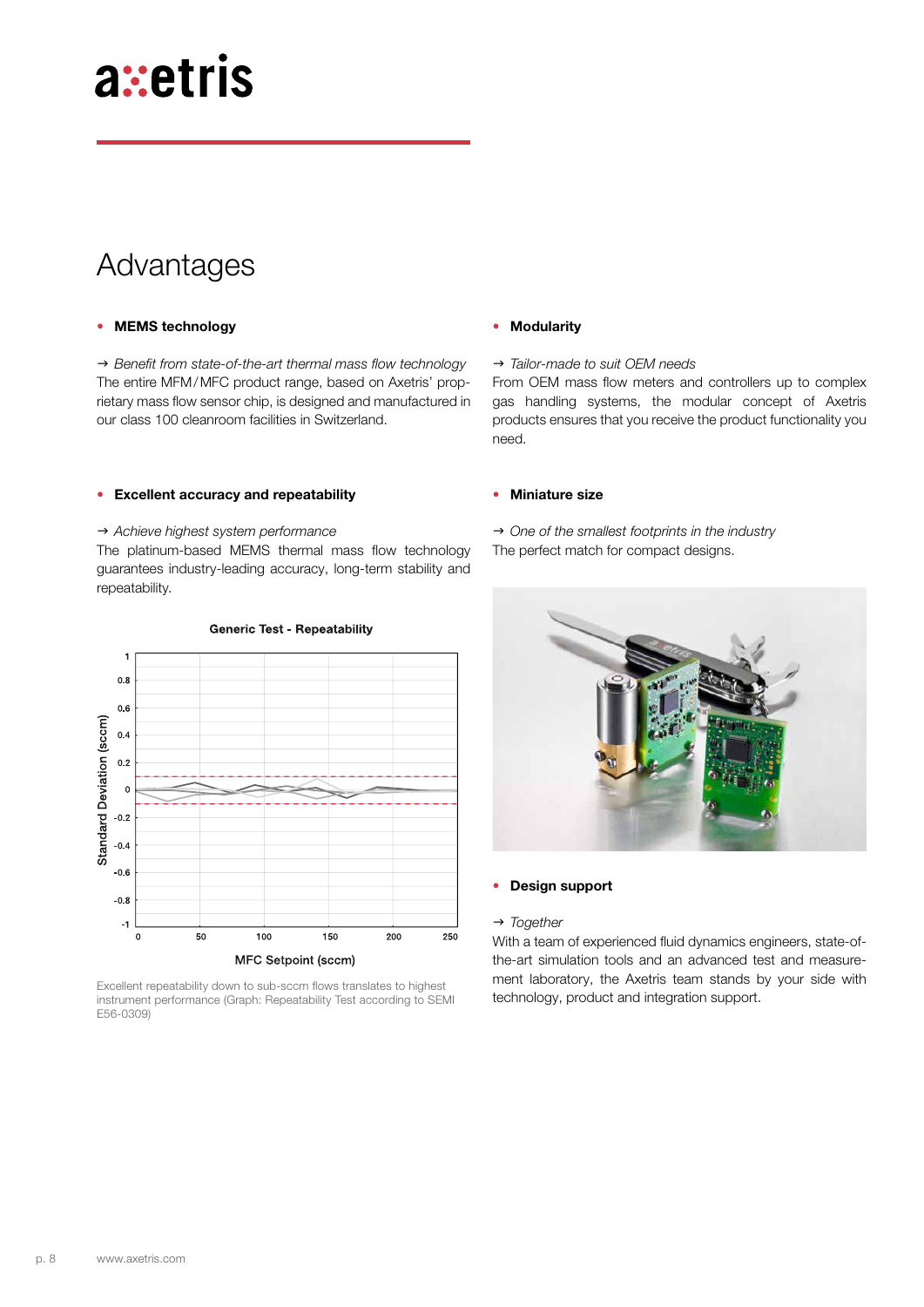#### • Unmatched dynamic range

#### $\rightarrow$  Build flexibility into your design

Axetris mass flow devices achieve a dynamic range upwards of 1000:1. This means flexibility over a wide flow range, and reduced complexity because of a lower number of mass flow device variants required.



Unmatched dynamic range of better than 1000:1 means instrument flexibility and cost savings (Graph: Flow Control performance at flows < 1 sccm of MFCs with full scale of 1000 sccm)

#### • Quick reaction time

#### → Achieve tight process control

Lightning-fast response – a flow sensor t90 of below 4 ms, and a MFC settling time of 150 ms – means you can control flow even under variable process conditions.



Lightning-fast settling time of Axetris MFCs means quick process control even under varying conditions (Graph: Axetris MFC compared with a conventional MFC)

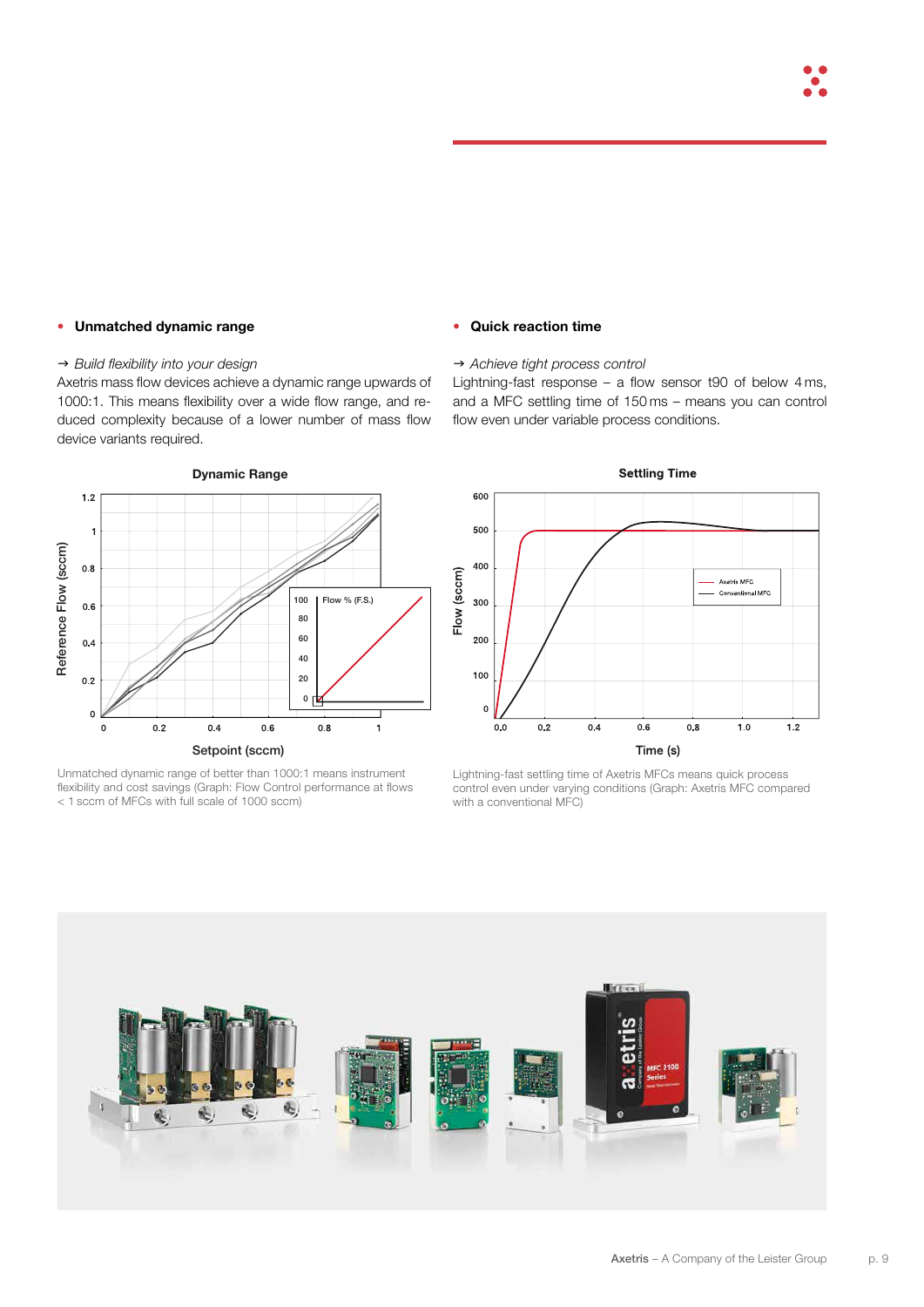### Mass Flow Devices for OEM Applications

Analytical Instruments Gas flow control in sampling systems

Gas Chromatography Sample injection and carrier gas control

Mass Spectrometry Collision cell gas flow control

Elemental Analysis Combustion and detection control

Leak Testing Air or helium-based leak testing systems

Bioreactors and Fermentors Gas concentration control in biological processes

Thin Film Process Control Physical vapor deposition processes

Medical Devices and Oxygenators Ventilators and breath applications

"The excellent dynamic range helped us reduce MFC variants and build more flexible instruments"

"Extremely low pressure drops for our leak testing solutions"

> "Very reproducible results; no need for regular calibration"

"Reaction speed helped us simplify our control loop and save costs"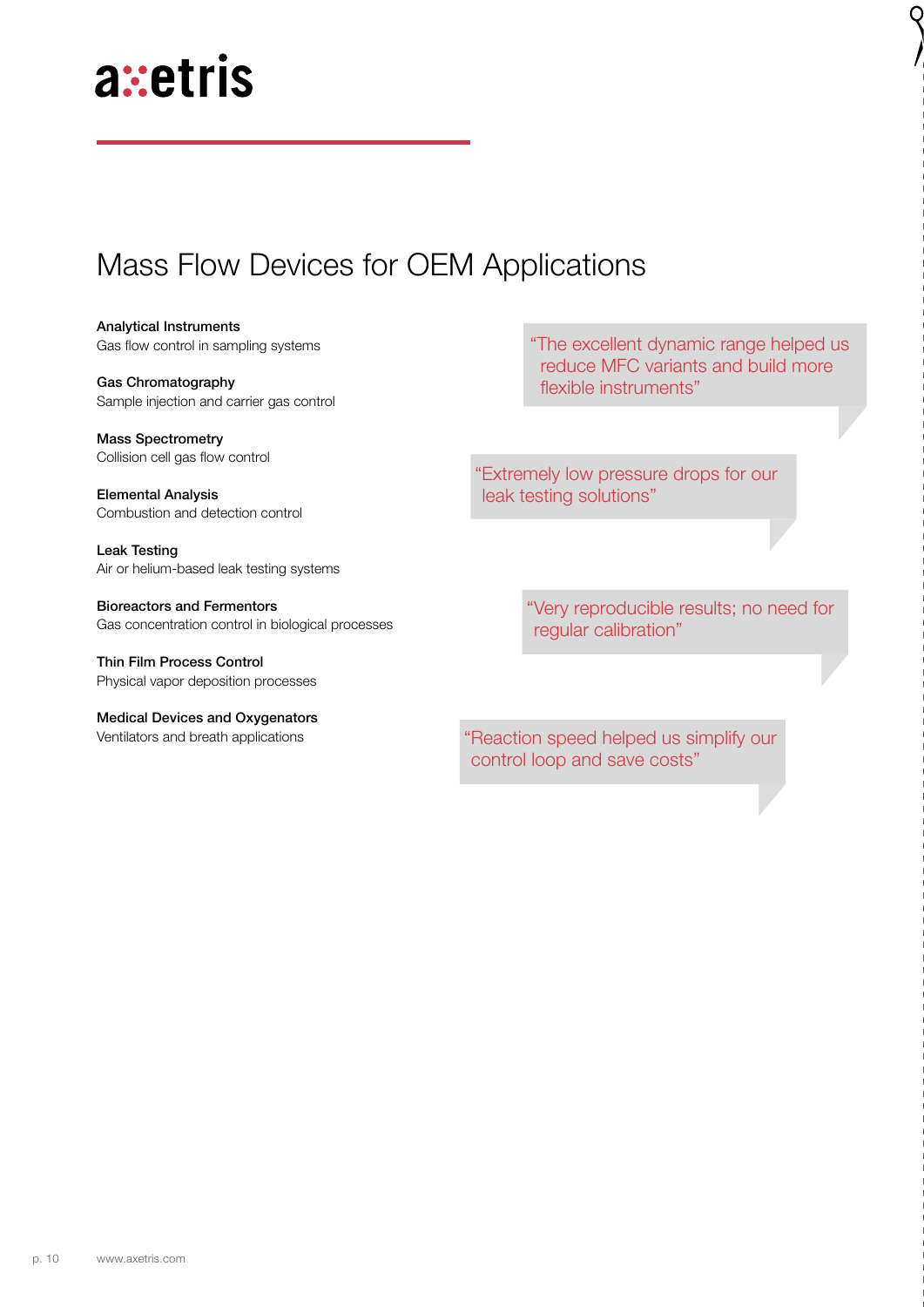

## Product Selection Key

 $\varphi$ 

 $M = | -2 | || || - || -1 - x - x -$ DEVICE M: Meter C: Controller HOUSING / DIGITAL LEVEL 0: No Housing + TTL digital 1: Housing + EIA digital 2: No Housing + EIA digital INTERFACE 2: RS232 + 0-5V 3: RS232 + 4-20mA 4: RS485 Half-Duplex 5: RS485 Full-Duplex 6: PROFINET 7: EtherCAT **SETTINGS** 0: Meter only 1: Meter with PID Out 2: Controller 3: Bidirectional Meter FLOW CONNECTION BLOCK S: Sideport 9/16-18 SAE T: Downport 9/16-18 SAE A: Sideport 9/16-18 SAE L=3" U: Sideport 1/8" ISO Y: Sideport 1/4" NPT X: Downport 1/4" NPT V: Sideport 1/8" NPT R: Downport Manifold Mount W: Sideport 10-32 UNF **FITTINGS** 1: 6-4mm Tube OD 2: 1/8" Tube OD 3: 1/4\*" Tube OD 7: ¼" VCR A: 1/8" VCR 4: 1/4" Tube OD 5: 6-4mm Tube OD 6: 1/16" Tube OD 8: 8-6mm (Plastic Tube) 9: 6-4mm (Plastic Tube) C: 1/8" VCR D: 1/4" VCR B: 1/8" VCR ELECTRONIC CONNECTOR Y: D-Sub 9-pin W: RJ45 (Ethernet) Gas Type (s): \_\_\_\_\_\_\_\_\_\_ Full Scale (s): \_ Operating Pressure: Inlet Outlet Switched to:  $\Box$  Analog  $\Box$  Digital e.g. MFC 2172-BE-S0-W

Not all feature combinations are possible. For support with product selection, please contact Axetris